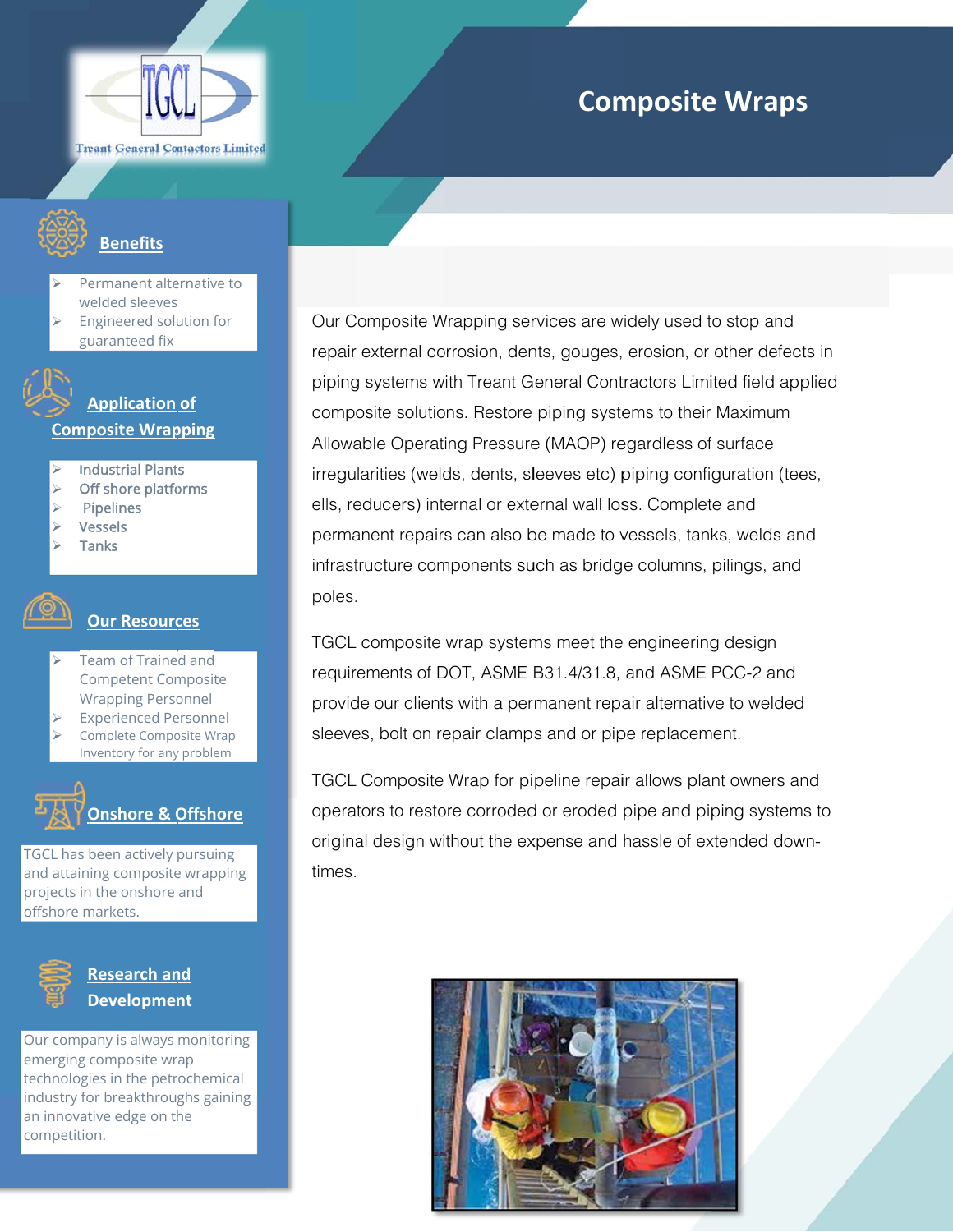

## **Co mposit te Wrap p System**



j



NRI'S Carbon Fiber, Fiberglass & Aramid Composite Reinforcing Systems NRI's core business focus is in the development and manufacture of moisture-curable composites for the retrofit and reinforcing of defects and composites for the retrofit and reinforcing of defects and<br>anomalies in pipelines as well as civil structures. With help from NRI, our clients can restore and protect their assets that are deg grading or in jeopardy of failure. NRI p provides the perfect solutions for in-service repairs, allowing its clients to continue operations in a quick and reliable manner. NRI products are used internationally and serve a broad range of markets including: oil and gas, industrial, marine, municipalities, mining, construction, and utilities. **ms**<br>and welp<br>ts thats to linge of<br>vork,<br>y



# ş i

#### ICR's Technowrap Engineered Composite

Solutions supports clients with a wide range of pipework, pipeline, caisson, structural and asset integrity challenges. Their range of Technowrap™ technology offers complete repair and structural re-enforcement solutions which are safe, flexible, practical and costeffective.